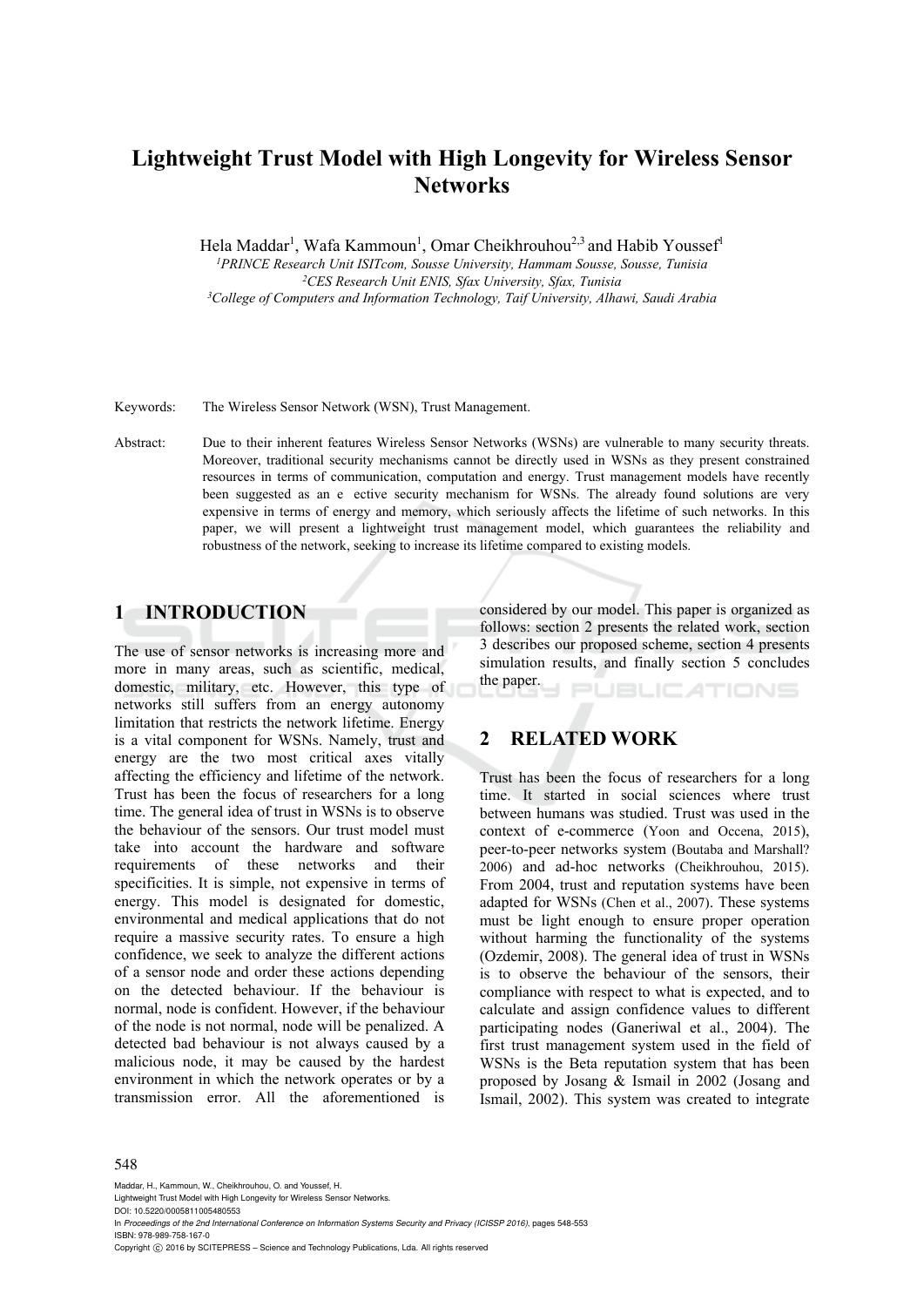the notion of reputation in the e-commerce context. Some researches like Ganeriwal and Srivatava in RFSN (Reputation-based Framework for high integrity Sensor Networks) (Yao, et al., 2008) used the work of Josang & Ismail presented in 2002 (Ganeriwal et al., 2004) based on the probability beta function in the creation of their trust models for wireless sensor networks. This work is the first model of trust and reputation exclusively developed for wireless sensor networks. Authors in ATSAN (Agent-based Trust Model in Wireless Sensor Networks) (Chen et al., 2007) propose an agent model based on trust to detect malicious nodes. ATSAN runs in the middleware of each agent node that uses the watchdog scheme to monitor the behaviour of nodes in the radio range. Unlike RFSN (Ganeriwal et al., 2004), using a single watchdog for all nodes. Some researches use a security mechanism to ensure confidence like PLUS (Parameterized and Localized Trust Management Scheme) (Yao, et al., 2008). PLUS may not be suitable for WSNs with high traffic rates. NBBTE (Node Behavioural strategies Belief theory of the Trust Evaluation algorithm) (Feng et al., 2011) is another trust model based on direct observation. It use the fuzzy theory to measure how the confidence value of a node belongs to his confidence. Another model specially developed for WSN is the GTMS (Group-Based Trust Management Scheme) (Deng et al., 2009). In this model, only one trust value is calculated for each group. Because the each group. Because the vulnerabilities of wireless transmission channels, an intruder can easily attack the information transmitted via the transmission channel. For that, many researches focus on data transmission evaluation like DFDI (Distinguish Forged Data Illegal) (Hur et al., 2005). Recently, some hybrid models like (Na et al., 2014), (Kumar et al., 2014) integrate both confidence of data and communication. In (Na et al., 2014), the authors propose a trust model that provides both, communication security and data security with the integration of encryption. The real problem experienced by trust management models is the large amount of energy dissipated in order to maintain trust. Similarly most of the existing models in the literature are probabilistic models such RFSN (Ganeriwal et al., 2004), ATSAN (Chen et al., 2007), GRSSN (Momani and Challa, 2010). The mathematical methods usually used to obtain more precise values of trust as PLUS (Yao et al., 2008) which includes hashing. Despite the performance that the existing models have, they suffer from a great amount of dissipated energy and some of them need a specific type of nodes that have more

performers like ATSAN (Chen et al., 2007). The sensor network is a rapidly developing area that requires more confidence models, more reliable, more secure and less expensive. For this purpose, we design a new model named LTMHL: Lightweight Trust Model with High Longevity. We demonstrated that LTMHL is a powerful model that guaranties reliability, robustness and high longevity.

# **3 DESCRIPTION OF OUR MODEL**

## **3.1 Metrics of Trust**

Confidence factors that will be used in our work are: Direct observation, indirect observation, reputation, aging, and finally the updates. In our work, *direct observation* is based on the experience of the node itself, its observations and direct interaction with its neighbours. *Indirect observation* is based on recommendations received from other trusted node on the network. The *reputation* in our context is the behaviour of a node towards its neighbours. *Ageing* means that a node with an exhausted energy will be excluded from the network. The nodes in interactions with an exhausted energy node will be informed to limit identity usurpation attack. In fact, a node can spy the identity of an excluded node and communicate in the network without being detected. Finally, the *updates* are essential in order to remain able to any changes on the network.

# **3.2 Establishment of the Trust**

The establishment of trust between nodes in a wireless sensor network is the most important dynamic aspect that ensures network efficiency. Establishing of trust is generally based on the two most important sources for calculating, the direct trust and indirect trust. In our model, the establishment of trust is based on direct observation, indirect observation, updating and ageing. The calculation of confidence is based on the direct and indirect observation. These observations affect the decision of allowing a node to enter or refusing to communicate with another node. Aging and update are factors that ensure efficiency and robustness of our model. The figure below describes the establishment of trust in our model.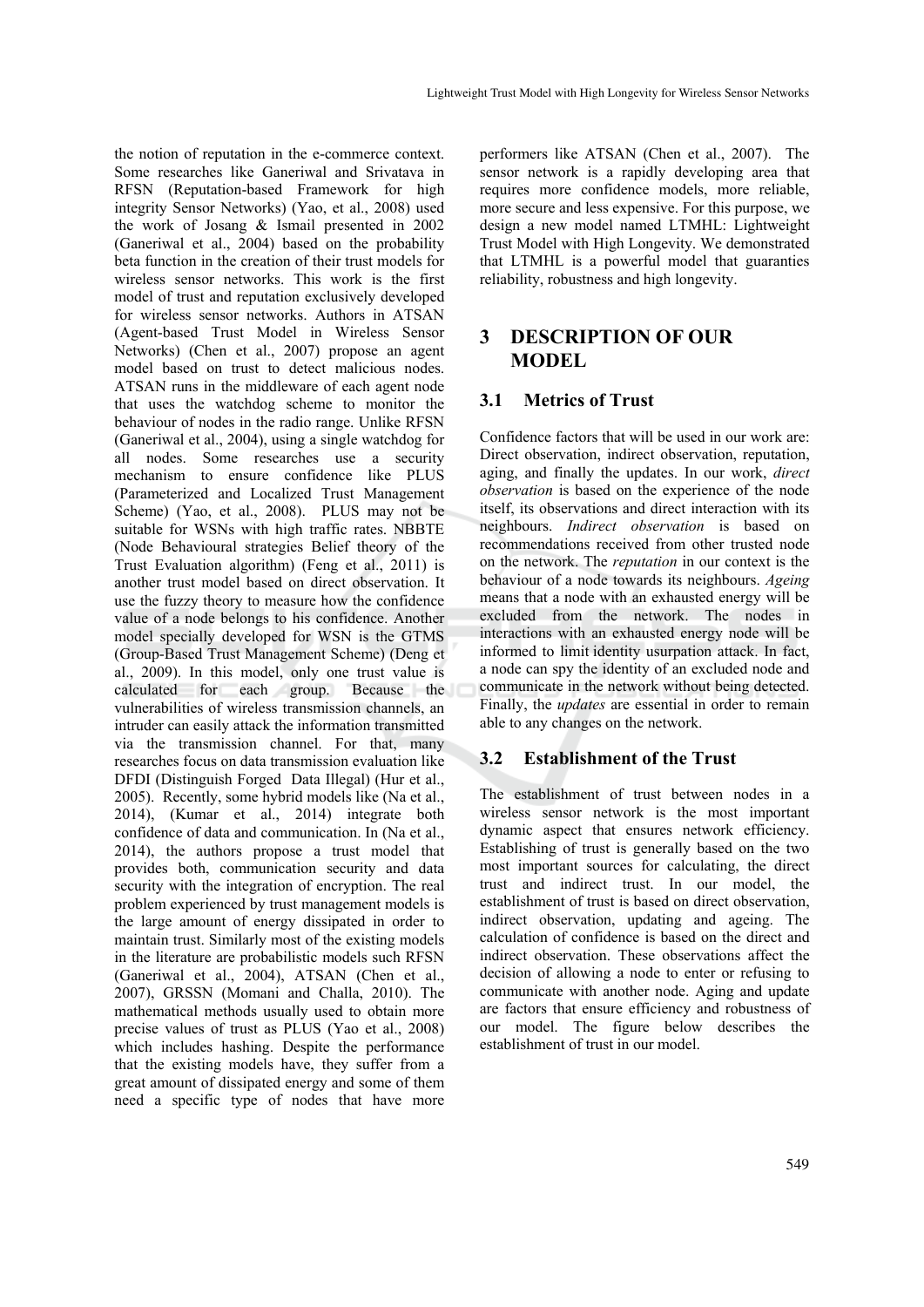

Figure 1: General model for trust calculating.

#### **3.3 General Model of Trust**

In our model, we consider a hierarchical network, where the collection station is considered trusted. Initially, upon deployment, all nodes are considered trusted view that an adversary can be integrated in the network and compromise a node after 10 seconds of deployment according to (Anderson and Kuhn, 1996). This time is enough sufficient for the network to take place where each node can communicate in its surrounding trustfully. We assume that the data transfer is done periodically. Nodes must send their data every time slot. Before deployment, a node is preloaded by the identity of its neighbouring nodes which will communicate with them based on the value of direct observation. Initially, each node is confident and has a confidence value equal to 1. In our model, a confidence threshold is set at 0.5. A node is considered In the first rule cited in Table 3, the reduction confident if its confidence is greater or equal to 0.5. When node A sends a message to node B for the first time, B creates a trusting table for node A. The confidence value is the same for each success transmission. Each time the node observes an untrusted node, it performs directly a trusted decrease of the confidence value of the node and sends a message to inform the cluster head to update its trusted table. When a node is considered untrusted in a transmission, its value will be reduced by 0.1 from its neighbour node which detects this malignancy. After minimizing the trust value of this malicious node, the neighbour node sends a message to its cluster head to update its confidence table regarding this malicious node. If the confidence value record in the cluster head will be less or equal to 0.4, this malicious node will be excluded from the network. Each time a cluster head detect an untrusted node, it removes it from the table and sends a broadcast message to all nodes to exclude it. Then the cluster head sends a message to inform the sink about the change. It updates its confidence table. Similarly, the cluster head is in the trusted

table of all neighbouring nodes. If a cluster head will be detected as untrusted in a transaction, the node detecting this malicious sends a message to the nearest cluster head that informs the sink. Subsequently the sink updates its confidence table. In case of detection of a malicious cluster head with a trust lower than 0.5, the node which detect this malice send a message to a nearest node of a neighbour group in its communication range that transmit this information to the sink. The base station sends a broadcast to all group nodes to inform them of the exclusion of their leader. In our network communication, trust value of node j decreases by referring to the table below:

|  |  |  | Table 1: Nodes behavioural evaluation metrics. |  |  |
|--|--|--|------------------------------------------------|--|--|
|--|--|--|------------------------------------------------|--|--|

| Causes of trust decrease                                                            | <b>Penalties</b>                                                                                              |
|-------------------------------------------------------------------------------------|---------------------------------------------------------------------------------------------------------------|
| If the identity of the sender<br>$node$ $i$ = identity of the<br>receiving node j.  | $Trust (i) = 0$                                                                                               |
| A node i stop sending<br>during<br>messages<br>a<br>transmission.                   | Trust (i) = trust (i) $-\alpha$<br>and $\alpha = 0.1$                                                         |
| If the message received by<br>j is returned multiple times.                         | Trust (i) = trust (i) $-\alpha$<br>and $\alpha = 0.1$                                                         |
| Node i wants to communicate<br>with node j and i is not a direct<br>neighbour of j. | If $Trust(i)$ threshold<br>Then communication<br>established<br>Else communication<br>$rejected Trust(i) = 0$ |
|                                                                                     |                                                                                                               |

must be drastic. This assessment is based on direct observation and it concerns only neighboring nodes. In order to know the identity of a malicious node, the node must make listen to different messages exchanged between its neighbor nodes and detect which one has usurped its identity. Similarly a node which uses a false identity will stop sending its own messages with its real identity, so it will be detected as malicious and penalized (according to rule 2). In the second rule, as the transmission of data is performed periodically, each node must send its data in its corresponding transmission slot. A stop of transmission can be directly detected. This can be done by transmission error caused by the hardest environment or by a malicious behavior (selfish behavior). The minimization of trust does not cause the elimination of the network node, but if the fault occurs several times it is considered that it is made by an intruder. The choice of the minimization of trust every malicious event seeks to differentiate between a real attack and a simple transmission error, and for that we avoid increasing the value of trust when the node behaves well. In the third case,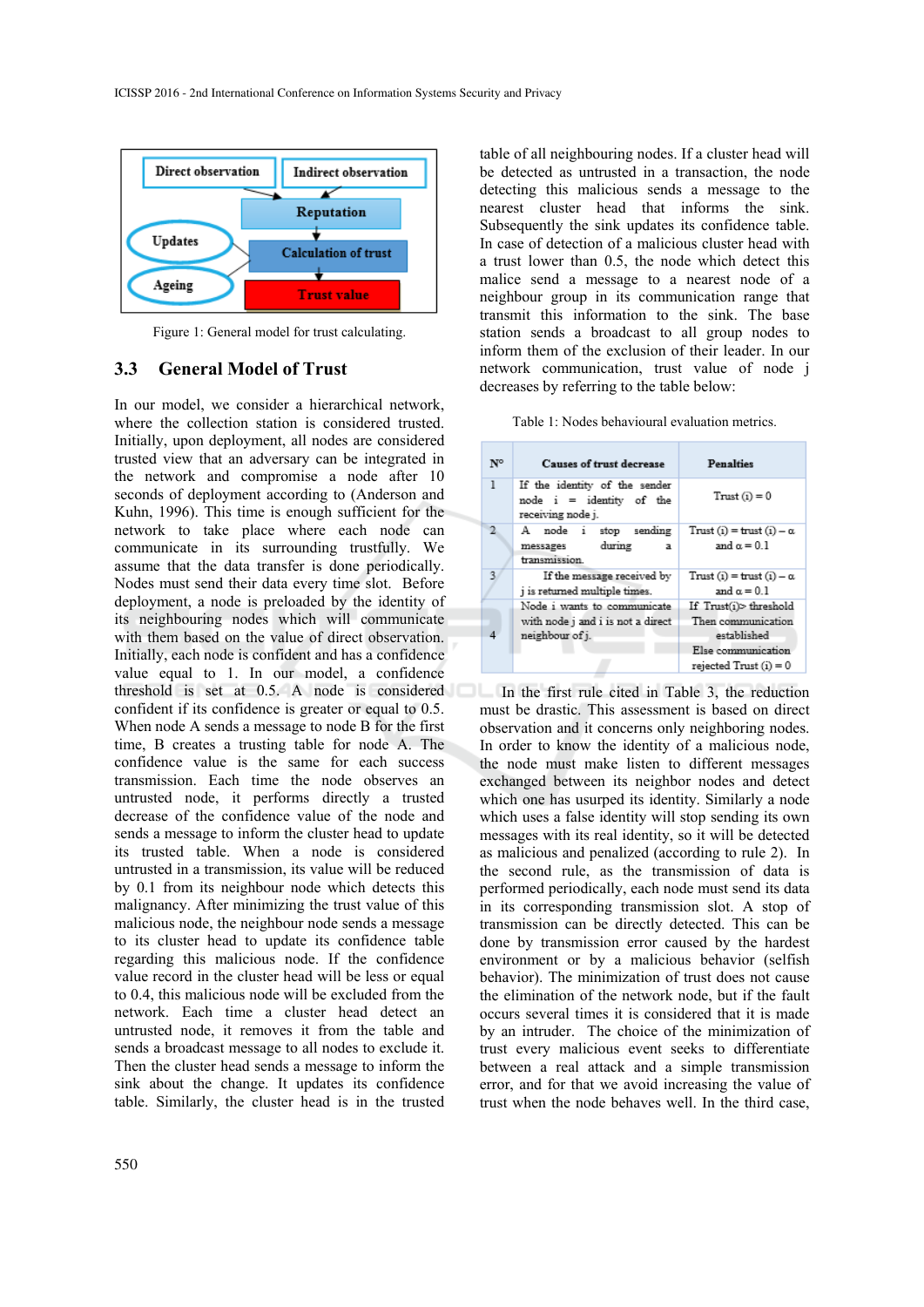fake nodes can use old message. This message can be resend by false nodes that aims to exhaust the energy of honest nodes. For that, a nonce value is used to verify the message freshness. A node always saves the value of the last received nonce. At each new forwarding this value must be incremented by 1. If this is not the case, a malice is detected. In rule 4, when node j receives a message from node i, and node i is not a direct neighbour. In this case, node j decision to accept communication will be based on the indirect observation trust value. For this purpose node j send a request message to its cluster head. The cluster head searches if it has a trust value for node i, if yes and this value exceeds the threshold, communication can be done securely else the cluster head contact the collection station to see the confidence value of the nodes involved. If the value exceeds the threshold, the node will be considered trusted, otherwise it is untrusted and communication will be rejected.

# **3.4 Trust Calculation Process**

The general idea of the process of trust calculation is to verify if a node is confident or not. For that, a confidence value is fixed by our model 'S' that represents the minimum level of confidence. For further explanation of this process, we take the example of two nodes i and j that want to communicate. If a node i wants to communicate with a node j, then j will appear in its confidence table if it has an old experience with i., so it is based on the value of direct observation 'A'. If the value 'A' is superior than the value of the required threshold, which is the minimum value for node to be able to communicate with another node, the communication cannot be achieved, otherwise, the two nodes can communicate safely. If there are no direct observation, node i must contact the cluster head and see if there was a recommendation on node j, it's the indirect trust 'B'. The direct trust value 'A' is defined by the following mathematical expression at a given moment t:

$$
T_i(j, t) = T_i(j, t-1) - x \tag{1}
$$

Where  $x = 0$  if there is no malice,  $x = 0.1$  in cases of malice detection and  $x = T_i$  (j,t-1) in cases of identity usurpation (see Table 1). The expression  $T_i$  (j,t-1) represents the direct trust value of node j in base of node i at t-1. This value can be changed after a transaction at time t. If a transaction is performed without any failure the confidence value remains the same and x is set to 0. The value of indirect trust 'B' is defined by the following mathematical expression at a given moment t:

$$
T_{CHi}(j,t) = T_{CHi}(j,t-1) - \sum_{i'=1}^{n} X
$$
 (2)

Where  $T_{CHi}(j, t)$  is the node j trust value recorded in the cluster head database. It represents the value of indirect observation 'B', which will be subsequently transferred to the nodes that want to interact with j at time t and is not in direct communication with it. The value n represents all the nodes in direct interaction with j and sent a negative recommendation to cluster head in a specific time t. More precisely, the confidence value  $T_{CHi}(j, t)$  is the result of aggregation of different observations of communicating nodes with j in the same area.

# **3.5 Energy Trust**

A node with depleted energy can be exploited by the wrong nodes. A malicious node can spy the identity of a node with exhausted energy and place itself as an authorized node enjoying the good reputation record in trusted tables of nodes. Eventually, it begins to cause damage in the network by modifying and sharing false data in the network. To limit this kind of attack, a check in the amount of power remaining is performed. A node with energy below than 10% sends a request to its cluster head to inform it of its critical energy state. Eventually the cluster head informs the neighbouring nodes and the base station.

# **4 EXPERIMENT**

To evaluate the features of our model, we used the MATLAB simulator. We have created a topology composed of 25 nodes to test the performance of our model, where each node communicates directly with three neighbours. Our trust model can be applied for most sensor networks management protocols. In our work, we have applied our model to the LEACH protocol (Heinzelman et al., 2000). The choice of LEACH is based on its popularity and largest usage rates. In our work, our test dimension: 100\*100 m², the nodes are static, and initial normal node energy is equal to 0,5 Joule. A percentage equal to 0,1 of advanced nodes, with an initial energy of 1 joule.

#### **4.1 Performance of Our Life Time Model**

To test and validate the performance of our proposed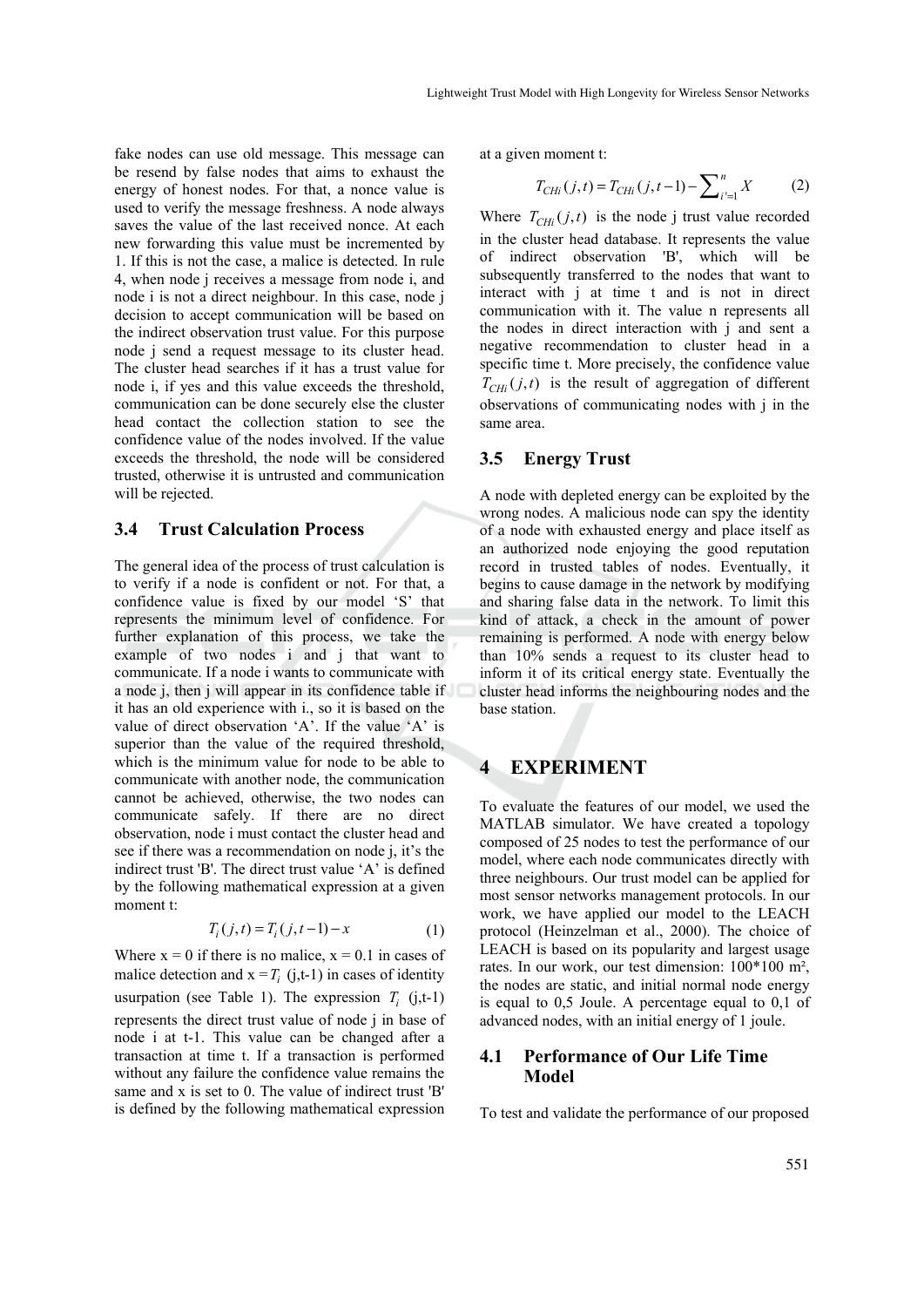solution LTMHL, we applied it to the LEACH protocol. We named it trust-LEACH.



Figure 2: The amount of residual energy.

Figure 2 shows the performance of our energy consumption perspective model. It is clear from the curve that the energy consumed by the LEACH and Trust-LEACH protocol is nearly equal and the difference has appeared near 1000 rounds. To know, a round is composed by two phases, cluster formation and cluster transmission. This clearly shows the performance of our model standpoint energy consumption. This ensures that our trust model provides very good longevity to the network. Unlike existing models in the literature that are very expensive on energy consumption causing serious affects by limiting their lifetime. To better demonstrate this performance, we calculated the number of dead nodes during 1200 rounds.



Figure 3: Number of dead nodes.

From Figure 3, we can determine very clearly the nearest quantity of dead nodes in the network at different time. We interpret that at 1200 rounds we have 11 dead nodes for both protocols. This ensures excellent durability offered by our trust model and validates its performance.

#### **4.2 Resilience against Attacks**

Ordinary Wireless Sensor Networks protocols such as LEACH, do not show any resilience against attacks. To show the contribution of our proposed

model in terms of trust we compared LEACH and TUST-LEACH robustness against classical attacks. We created three attacks, usurpation attack of a receiver node, replication attack and collusion attack then we confronted LEACH and trust-LEACH to the three previous attacks.



Figure 4: LEACH and Trust-LEACH facing three attacks.

From the figure above, we clearly notice that the LEACH protocol has no resilience against attack and the three attacks are well detected by trust-LEACH. That's show the performance of our model.

#### **4.3 Attacks Analysis**

To better show the performance of our model, we will describe the different attacks that our model has resilience against them.

*Denial of Service Attack:* A denial of service attack seeks to minimize network robustness. DoS attacks can be managed successfully in our trust model.

*Bad-mouthing Attack:* It is the risk of receiving dishonest recommendations from false nodes to report honest nodes as dishonest. Minimizing the confidence value in our model is carried out after the detecting of malicious event. A recommendation that is not justified from one node of the network cannot be considered.

*Selective Behaviour Attack:* A selective behaviour attack means that a node performs well and badly at once. In our model, each malicious action leads to a minimization of the value of trust. The bad behaviour of a node brings to eliminate it from network even if it behaves well with some others.

*Usurpation Attack:* A node tries to impersonate a legitimate node. In our model, we tried to look for a way to limit usurpation attacks. For that, we have treated two scenarios: The first scenario is the usurpation of the identity of a receiver node. In this case, the identity of attacker will be detected immediately by our model. The second scenario resides on the usurpation of neighbour identity. In